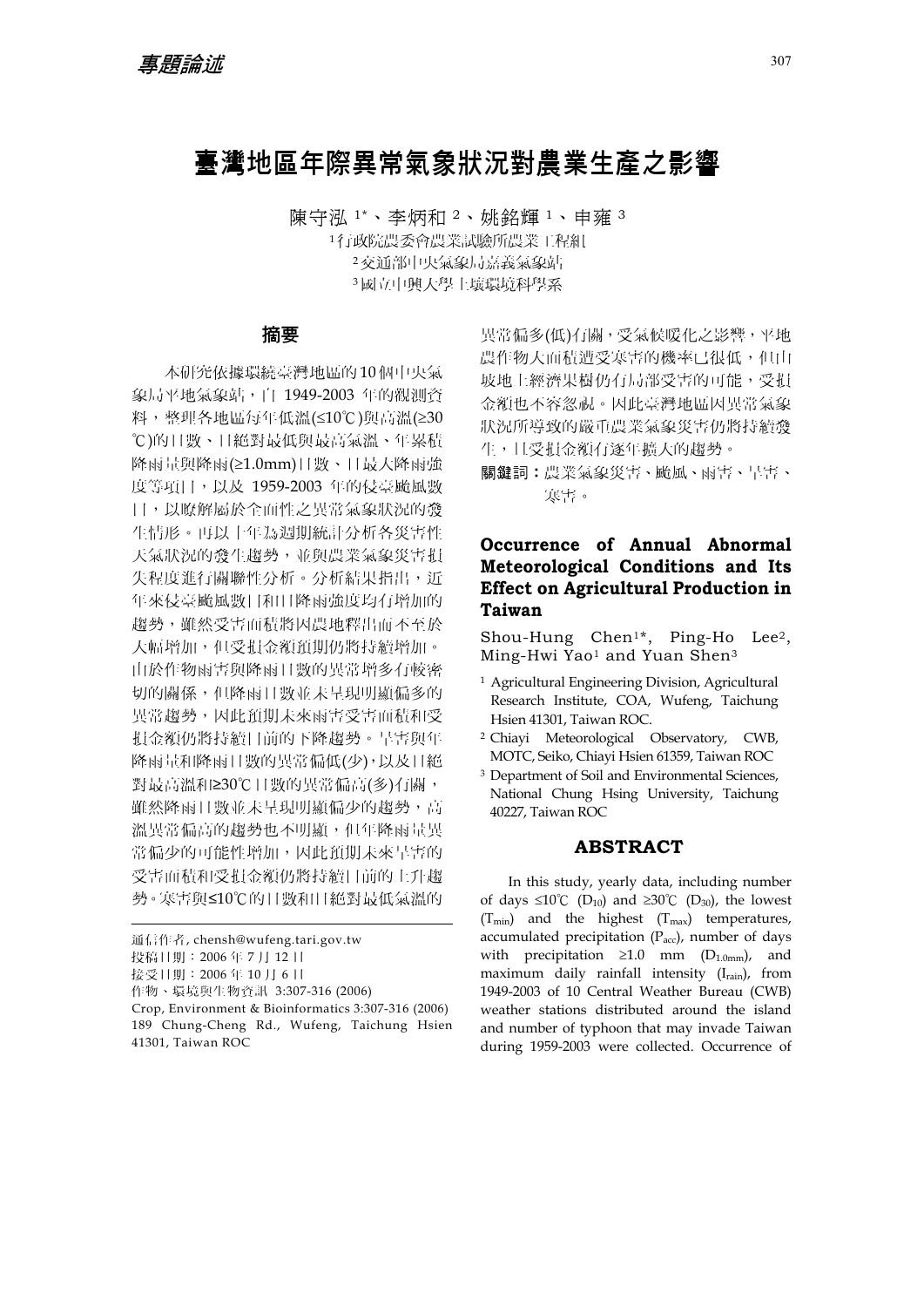island-wide abnormal meteorological conditions were first identified and followed by 10 year moving average to study the trend. Correlation among severe agrometeorological disasters and those abnormal meteorological conditions were also analyzed. Results indicated that the numbers of typhoon and Irain were increasing recently. Though the acreage of damaged agricultural land was not increased, the economical loss showed a steady increasing trend. The  $D_{1.0mm}$ , without significant abnormal changing trend, showed positive correlation with heavy rainfall damage to agriculture production. It is expected that the acreage and economical losses of agricultural production due to heavy rainfall will both follow the current decreasing trend. Drought damages showed negative relationship with  $P_{\text{acc}}$  and  $D_{1.0 \text{ mm}}$ and positive relationship with  $D_{30}$  and  $T_{\text{max}}$ . There was neither significant decreasing trend of  $D_{1.0 \text{ mm}}$ nor increasing trend of  $T_{\text{max}}$ , but  $P_{\text{acc}}$  showed significant variation between abnormally high and low. It is expected that the acreage and economical losses of agricultural production due to drought will both follow the current increasing trend. Cold damages showed positive relationships with  $D_{10}$  and  $T_{min}$ . There was significant warming trend in current years. It is expected that chances of having extensive cold damages over flat land will be rare. However, fruit trees grown on hills suffering significant economical losses due to cold damages may still occurring locally. Thus, severe agrometeorological disasters due to abnormal meteorological conditions will continue to occur and the losses are expected to be expanding.

**Key words:** Agrometeorological disaster, Typhoon, Rainfall damage, Drought damage, Cold damage.

### 前言

Hsu and Chen (2002)指出, 過去百年來 臺灣地區氣溫上升速率在 1.0-1.4℃/百年之 間,增溫趨勢夏季(1.37℃/百年)比冬季明顯 (0.83℃/百年),因此年溫差呈現上升的趨 勢。北部及東部的測站(新竹、花蓮、淡水) 呈現雨量漸增的趨勢,幅度在 3-4 mm year-1 之間;南部的的測站(恆春)則呈現雨量漸減的 趨勢,幅度為-3.99 mm year-1,略有北增南

減的趨勢。由於各測站雨量的增減多發生於 雨量最多的季節,因此乾季與雨季間的雨量 差,在北部呈現增加的趨勢,在南部則反之。 年降雨日數方面,臺北、臺中、恆春測站呈 現減少的趨勢,幅度在-26 日/百年到-36 日/ 百年之間;新竹、臺南、臺東測站則呈現增 加的趨勢,幅度在 22 日/百年到 57 日/百年 之間。中央氣象局(1994)分析近三十年之降雨 資料指出,全年降水在東部和北部約增加 5%,西南部地區約減少 10~20%。Wu (1992) 指出,在降水量的季節變化方面,秋、冬季 時東部和北部增加,中南部略減;春、夏季 時各地區都減少;梅雨季早期減少但後期增 加。這些有關臺灣地區氣候變化的研究,多 著重於月、季或年之氣溫和雨量的變化,較 少探討異常天氣發生頻率的年際變化。

臺灣地區氣候資源非常豐富,各地區農 民所生產的作物和栽培管理方式也會依氣候 環境變化而調整。若氣候環境稍有變動,通 常對於作物生產影響不大,但若遇有異常的 災害性天氣狀況發生,則作物生產將會受到 嚴重傷害。臺灣地區農作常見的氣象災害可 概分為風害、雨害、旱害、及寒害等四大類 (Kuo 1980, Yang 1995)。農業氣象災害不僅 造成臺灣地區農民的損失也造成物價的波 動,對國計民生的影響甚為深遠。因此本研 究擬探討臺灣地區過去50年間, 異常氣象狀 況發生頻率的變化趨勢,以及對於農業生產 的影響。

#### 資料與分析方法

中央氣象局位於島內之局屬站中觀測資 料超過 50年者共有 15 站,除玉山站外,本 研究選擇平均分佈於全島四周的基隆 (466940)、淡水(466900)、新竹(467571)、臺 中(467490)、臺南(467410)、高雄(467440)、 恆春(467590)、臺東(467660)、花蓮(466990)、 宜蘭(467080)等 10 個平地氣象站進行分析, 分析項目有每年≤10℃和≥30℃的日數、絕對 最低與最高氣溫、累積降雨量、日最大降雨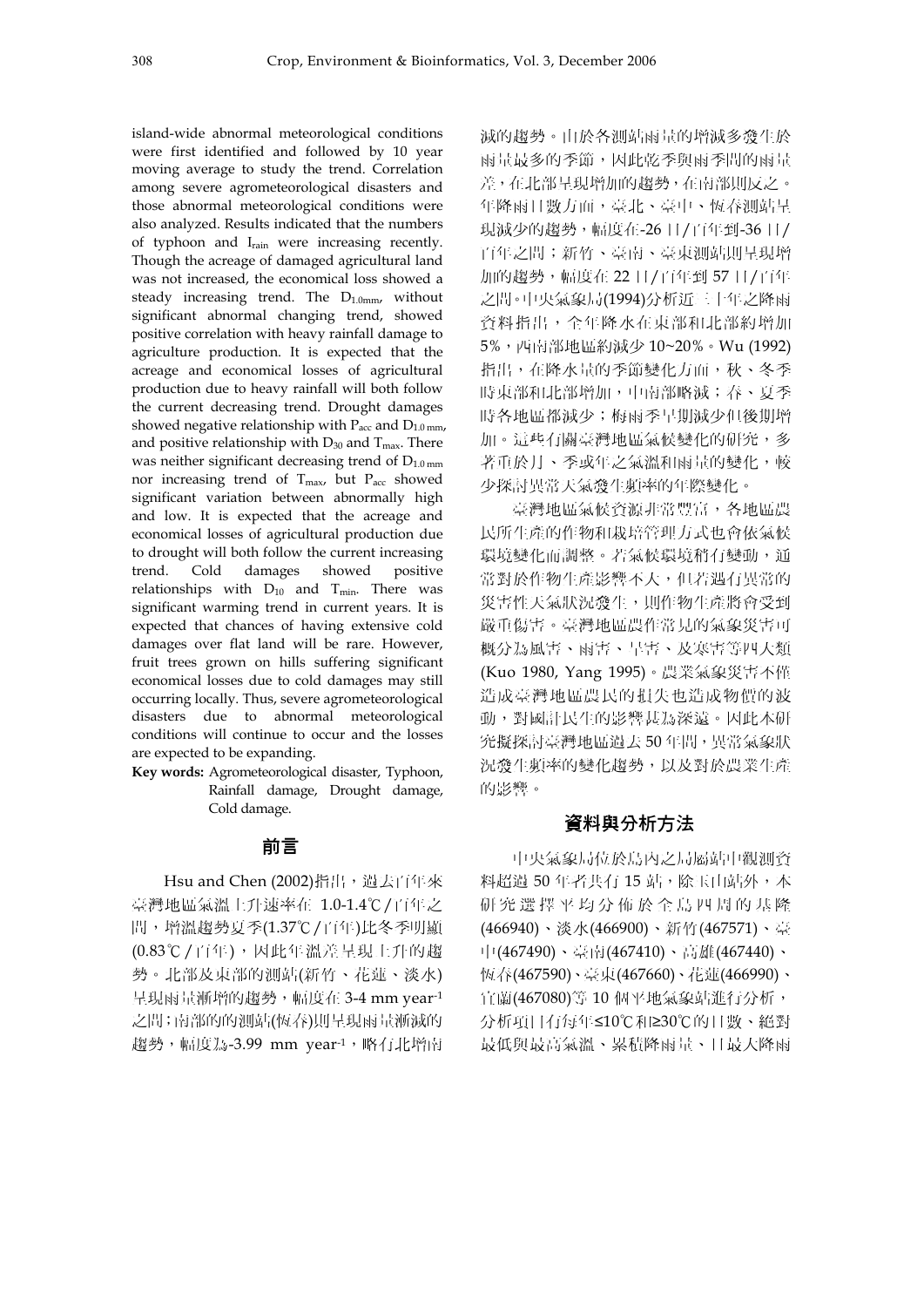強度、降雨日數(≥1.0 mm day-1), 以及侵臺 颱風數目。資料取自中央氣象局之地面氣候 觀測年報與颱風資料庫,氣候資料時間範圍 為 1949-2003 年,颱風資料時間範圍為 1959-2003 年。

由於受測站所處地理位置和地形的影 響,各測站同一分析項目數值的變化範圍並 不相同,不應僅用超過或低於某一通用數值 作為判斷是否異常的依據。因此先逐站將各 分析項目依數值大小進行排序,取 55 年資料 中的第 10 個最大值 $(Max_{10})$ 與最小值 $(Min_{10})$ 作為判斷該站該分析項目是否異常的標準, 逐年依據分析項目數值給予 1、0、-1 的得分, 分別代表≥Max10、介於 Max10 與 Min10 之間、 ≤ Min10 三種狀況。再依各年份所選的測站 中,是否有超過半數(含以上)測站得分為-1 或 1,作為判定該年份臺灣地區曾發生廣泛性 偏少或偏多異常狀況的依據。進而以移動平 均法計算 10 年週期內發生異常狀況平均值, 以探討異常狀況發生頻率趨勢變化。

關於作物受害情形則依據農業統計年報 資料,統計各年度颱風害、雨害、旱害、寒 害等災別作物受損面積與受害金額。受害金 額並先依行政院主計處公佈之每年消費者物 價指數,以 2001 年為基準進行修正,以減少 年際間幣值變動的影響。再分別依受損面積 或受害金額是否超過設定標準作為判別該年 度是否曾產生嚴重災損的依據,並給予 1(有) 和 0(無)的得分。颱風害、雨害、旱害、寒害 所採用的受損面積判別標準分別為 15、3.5、 1、1 萬公頃,受害金額判別標準分別為 35、 9、2、2 億元;其中颱風害、雨害和寒害所用 之判別標準近似此 55 年間的平均值,旱害由 於近年之災害規模已不如早年嚴重,因此採 用與寒害相同的標準。進而以移動平均法計 算 10年週期內農作物遭受嚴重傷害次數的平 均值,以探討嚴重農作災損發生頻率的趨勢 變化。

為瞭解颱風害、雨害、旱害、寒害等災 別分別受何類氣象異常狀況之影響較大,再 將上述所獲得之各年度氣象狀況和農作物受 損的資料,進行相關分析,以進一步探討各 氣象異常狀況與農作物遭受嚴重災損間的關 聯性。

#### 異常氣象狀況發生趨勢

在此 55 年期間,受氣候暖化效應影響, 低溫異常的變化最為明顯。1960 與 1970 年代 期間,一年中低溫(≤10℃)的日數和日絕對最 低氣溫經常呈現近乎全面性偏多(Fig. 1a)與 偏低(Fig. 1b)的現象,顯示此期間臺灣地區低 溫偏低的狀況較常發生;1990 年代迄今,臺 灣地區則經常呈現全面性低溫偏高的狀況。 10 年週期的移動平均顯示,一年中≤10℃的 日數偏少的異常狀況已由早年之每 10 年至多 僅有 2 年會發生,逐漸增加至近年每 10 年有 7 年會發生(Fig. 1c);日絕對最低氣溫偏高的 異常狀況已由早年之每 10 年至多僅有 1 年會 發生,逐漸增加至近年每 10 年有 6 年會發生 (Fig. 1d)。

在高溫方面,此 55 年間,一年中高溫(≥30 ℃)的日數和日絕對最高氣溫則呈現偏多/高 (Fig. 2a)與偏少/低(Fig. 2b)之異常交替發生 的現象。10年週期的移動平均顯示,近年來 全年中≥30℃的日數偏多的異常狀況每 10 年 有 3 年會發生, 與 1980 年代初期的高值相同 (Fig. 2c);日絕對最高氣溫偏高的異常狀況每 10 年也僅有 2 年會發生,較以往每 10 年至多 有 1 年發生略高(Fig. 2d)。因此氣候暖化對高 溫異常之影響,還未呈現如低溫異常一般的 明顯變化趨勢。

在降雨方面,1949 至 1960 期間,有多次 年雨量偏多的異常狀況;1960 至 1980 期間, 則出現多次年雨量偏少的異常狀況,僅 1974 年出現一次年雨量偏多的情形;1993 年迄 今,則年雨量偏多(1998、2001)和偏少(1993、 2002、2003)的異常狀況皆有發生(Fig. 3a)。 大雨日數呈現偏多與偏少之異常交替發生的 現象(Fig. 3b)。日降雨強度在近年則常有偏高 的狀況發生(Fig. 3c)。10 年週期的移動平均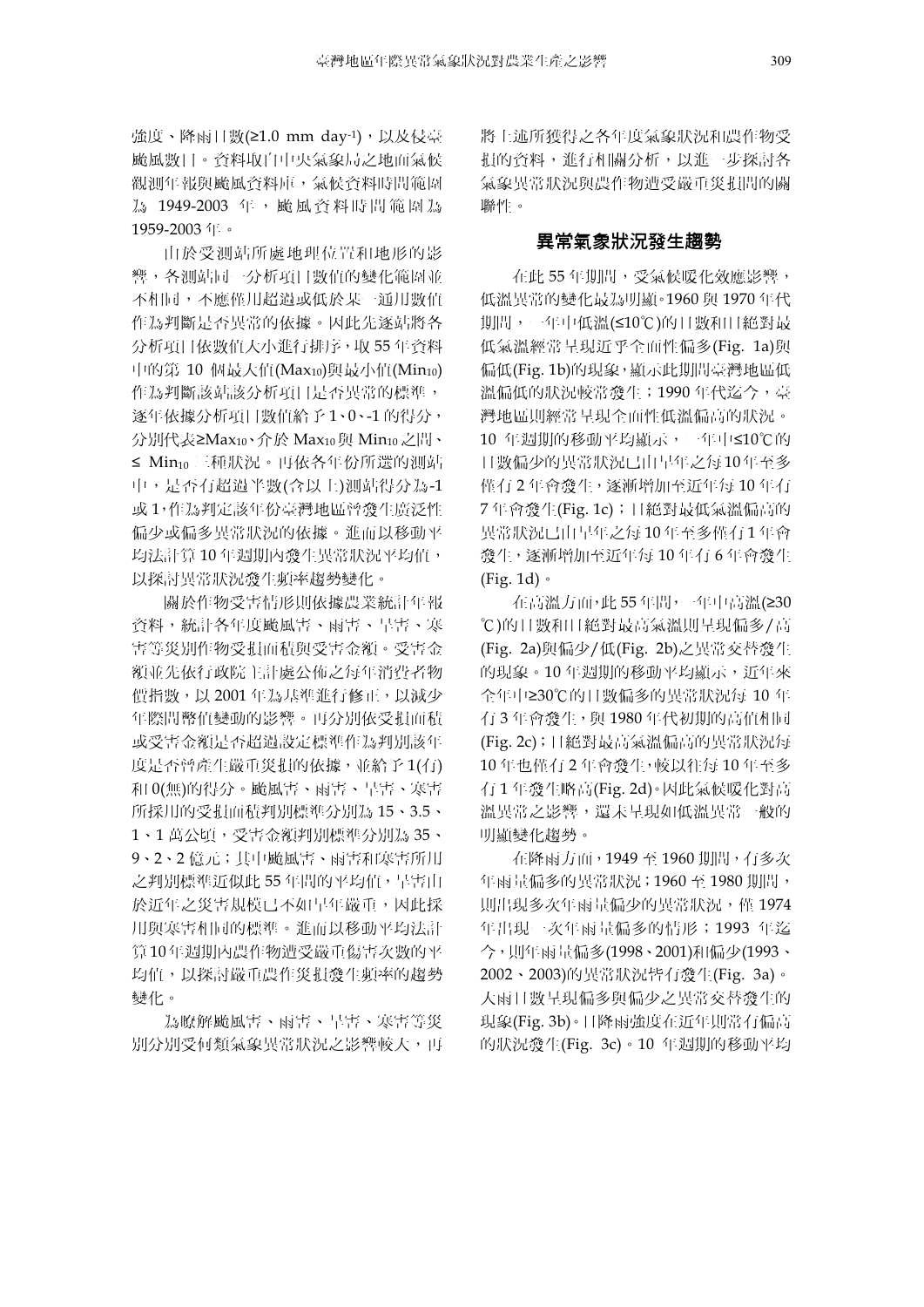

**Fig. 1. The distributions in the scores of (a) days of temperature** ≤**10**℃**, (b) the absolute lowest temperature, and (c)(d) their 10-year moving averages respectively from 1949 to 2003.** 



**Fig. 2. The distributions in the scores of (a) days of temperature ≥30**℃**, (b) the absolute highest temperature, and (c)(d) their 10-year moving averages respectively from 1949 to 2003.**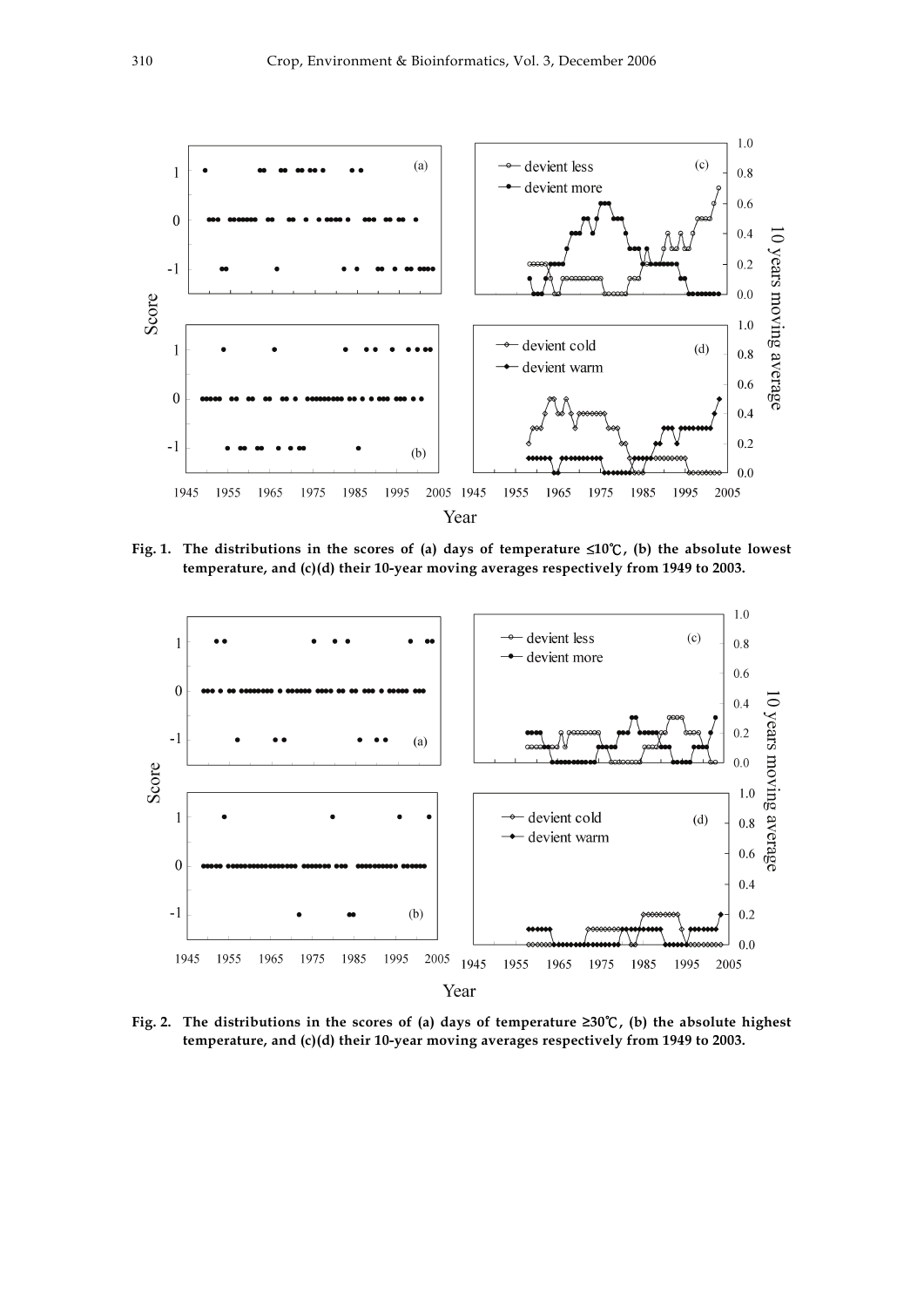

**Fig. 3. The distributions in the scores of (a) precipitation, (b) days of precipitation, (c) rainfall intensity, and (d) (e) (f) their 10-year moving averages respectively from 1949 to 2003.** 

顯示,1960 以前每 10 年有 3 年年雨量偏多, 1970 年代期間曾出現 10 年有 4 年年雨量偏少 的狀況,近年來年降雨量異常偏多或偏少的 狀況,則約每 10 年有 2 年會發生(Fig. 3d)。 此 55 年期間,降雨日數偏多與偏少之異常狀 況的發生頻率每 10 年至多有 2 年(Fig. 3e)。 近年每 10 年有 2 年出現全面性的日降雨強度 增強的狀況(Fig. 3f),顯示降雨強度有增加的 趨勢。

在侵臺颱風數目方面,近 20 年間有 6 年 偏多, 僅有1年偏少(Fig. 4), 近年每 10年有 3年侵臺的颱風數目≥7個, 2001和 2003 曾 達到 9 個,遠超過 1958-2004 之 47 年間的平 均數 4.8 個,因此侵臺颱風數目呈現增加的趨 勢。

## 農業氣象災害損失趨勢

臺灣地區從 1949 至 2003 的 55 年間,因 農業氣象災害所引起的損失總共約 1,584 億 元,因颱風造成的損失約 1,099 億元,雨害損 失約 251 億元,乾旱損失約 60 億元,寒害損 失約 46 億元。若依 2001 年的幣值為基準,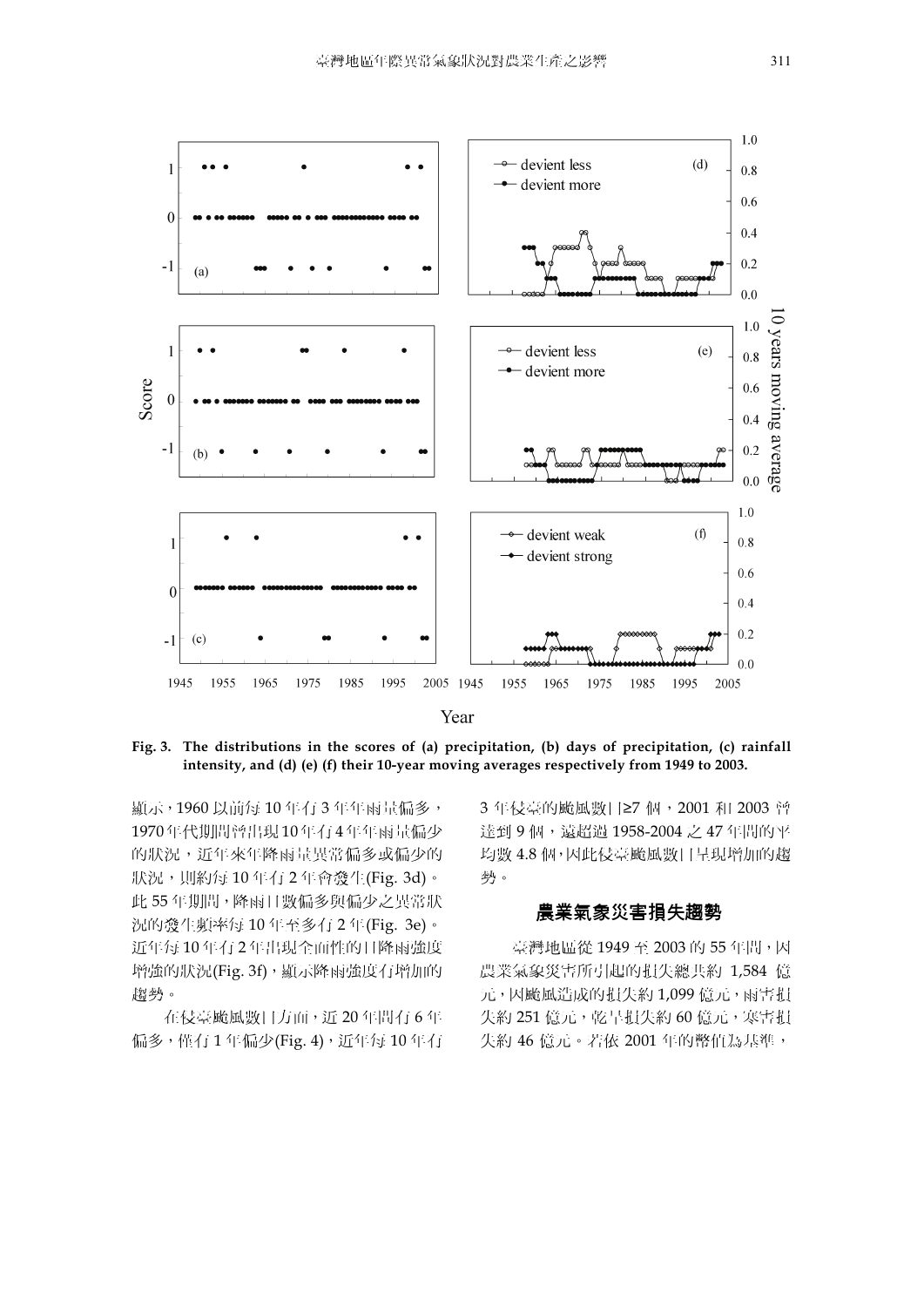此 55年間農業氣象災害損失最少的一年也有 3.5 億元,損失最多的一年曾達到 232 億元, 平均每年損失約 53.6 億元;颱風、雨害、乾 旱、寒害四類災害損失分別約佔全部農業氣 象災害損失的 66%、17%、7%和 4%。

勢,且耕地面積自 1977 年以後逐年快速減 少,颱風被害面積的十年移動平均值由早年 的 20-25 萬公頃/年下降至近年的約 10 萬公 頃/年(Fig. 5);但受損金額卻由早年的 10 億/年逐年攀升,近年已達到約 50 億/年的 規模。近年來,每年發生颱風被害面積

由於 1970 年代侵臺颱風數目有偏少趨



**Fig. 4. The distributions in the scores of (a) number of typhoons and (b) their 10-year moving average from 1959 to 2003.** 



**Fig. 5. The distributions of (a) damaged areas and estimated loss value and (b) damaged years were the 10-year moving average caused by typhoon from 1949 to 2003.**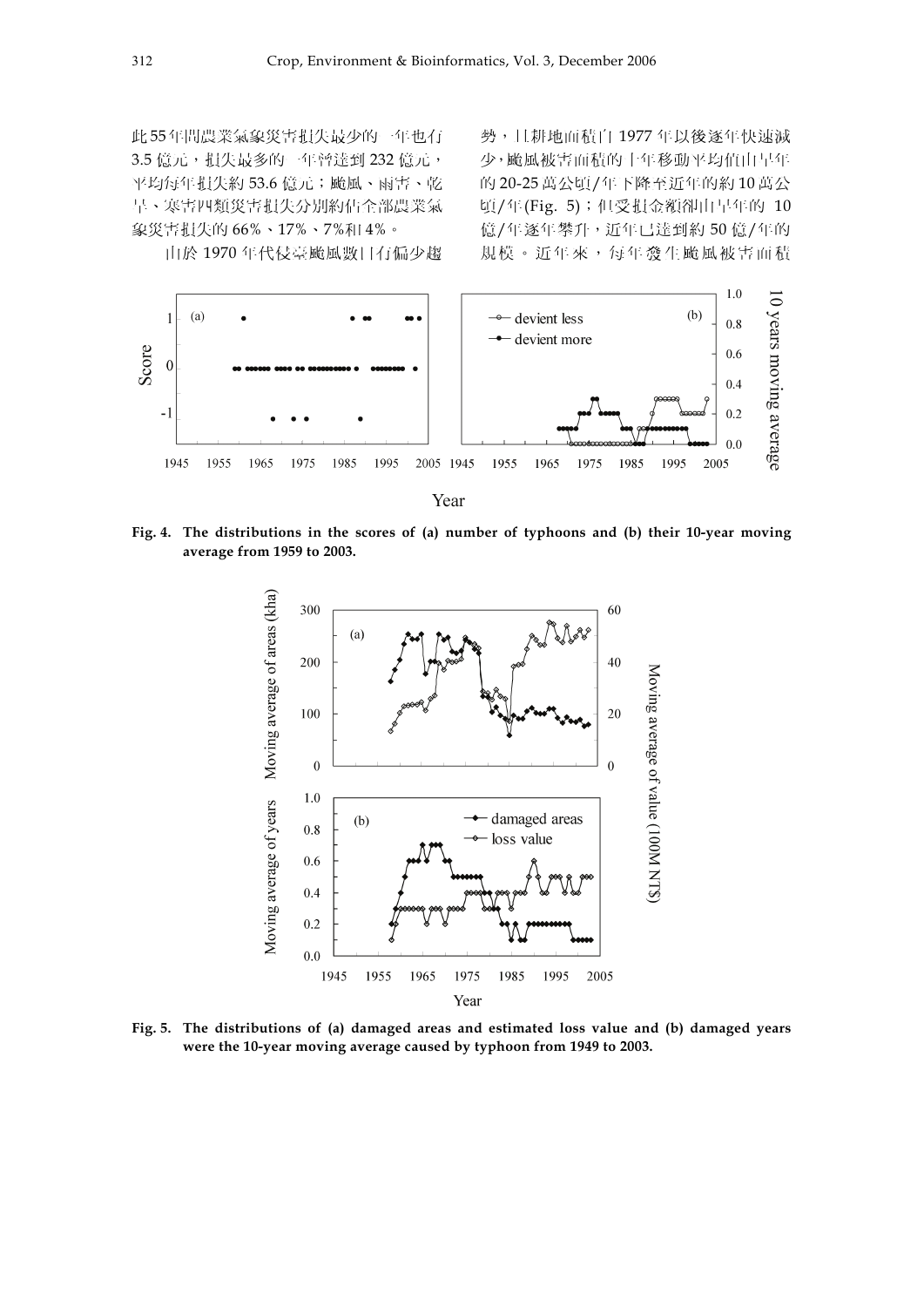超過 15 萬公頃規模的機率已降至 25%以 下,但受損金額達到 35 億以上規模的機率 則有 50%。

早年隨著耕地面積增加,雨害被害面積 的十年移動平均值呈現增加的趨勢,在 1970 年代中期曾達到 6 萬公頃/年的高峰,其後也 因耕地面積逐年減少而下降,近年已降至 1-2 萬公頃/年(Fig. 6);受損金額則由早年的 2 億/年逐年攀升,在 1990 年代初期達到 17 億 /年的高峰,其後呈現逐漸下降的趨勢,近年 已降至約 5 億/年的規模。近年來,每年發生 雨害被害面積超過 3.5 萬公頃規模的機率已 降至 25%以下,但受損金額達到 9 億以上規 模的機率有 50%。

旱害被害面積的十年移動平均值早年約 有 6 萬公頃/年的規模,由於石門、曾文等水 庫分別在 1973 年和 1974 年興建完成,受害 面積逐年減少而下降,在 1980 年代期間幾無

旱害發生,近年來則因民生和工業用水需求 量快速增加,旱害受害面積又呈現增加的趨 勢(Fig. 7);受損金額早年有 10 億/年的規 模,在 1980 年代期間有少於 1 億/年的狀況, 近年則增加至約 1-3 億/年的規模。近年來, 每年發生旱害被害面積超過 1 萬公頃規模的 機率已降至 10%以下,但受損金額達到 2 億 以上規模的機率約有 20%。

受 1960 和 1970 年代間低溫盛行的影 響,寒害被害面積的十年移動平均值在此期 間曾達到 3-4 萬公頃/年的規模; 近年受氣候 暖化影響,發生大面積寒害的情況已非常少 見(Fig. 8);受損金額早年有 6 億/年的規模, 近年則仍有約 1-2億/年的規模。近年來,雖 然每年發生寒害被害面積超過 1 萬公頃規模 的機率已降至 0%,但由於受害作物多為經濟 價值高的果樹,因此受損金額達到 2 億以上 規模的機率則有 30%。



**Fig. 6. The distributions of (a) damaged areas and estimated loss value and (b) damaged years were the 10-year moving average caused by flood from 1949 to 2003.**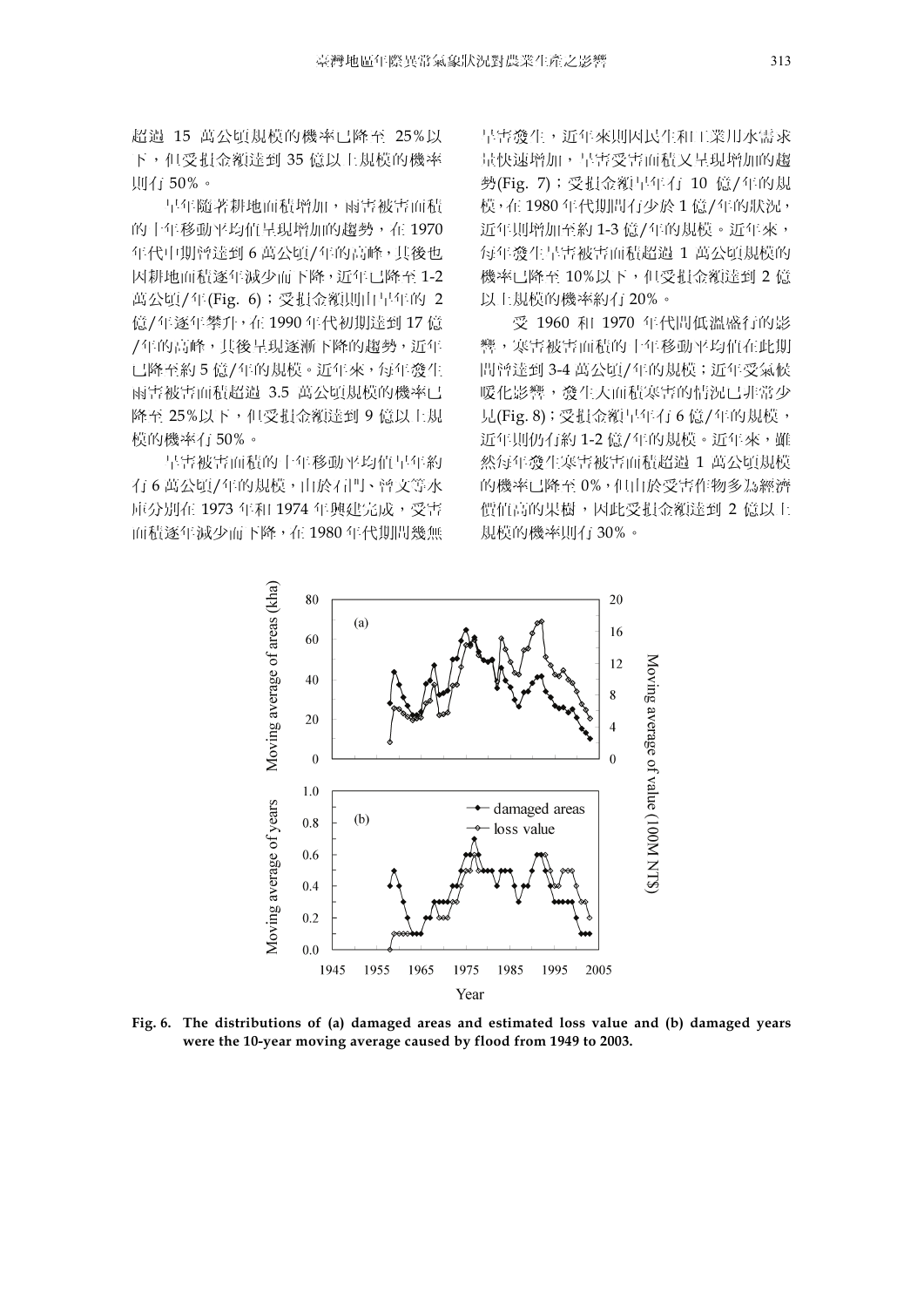

**Fig. 7. The distributions of (a) damaged areas and estimated loss value and (b) damaged years were the 10-year moving average caused by drought from 1949 to 2003.** 



**Fig. 8. The distributions of (a) damaged areas and estimated loss value and (b) damaged years were the 10-year moving average caused by cold temperature from 1949 to 2003.**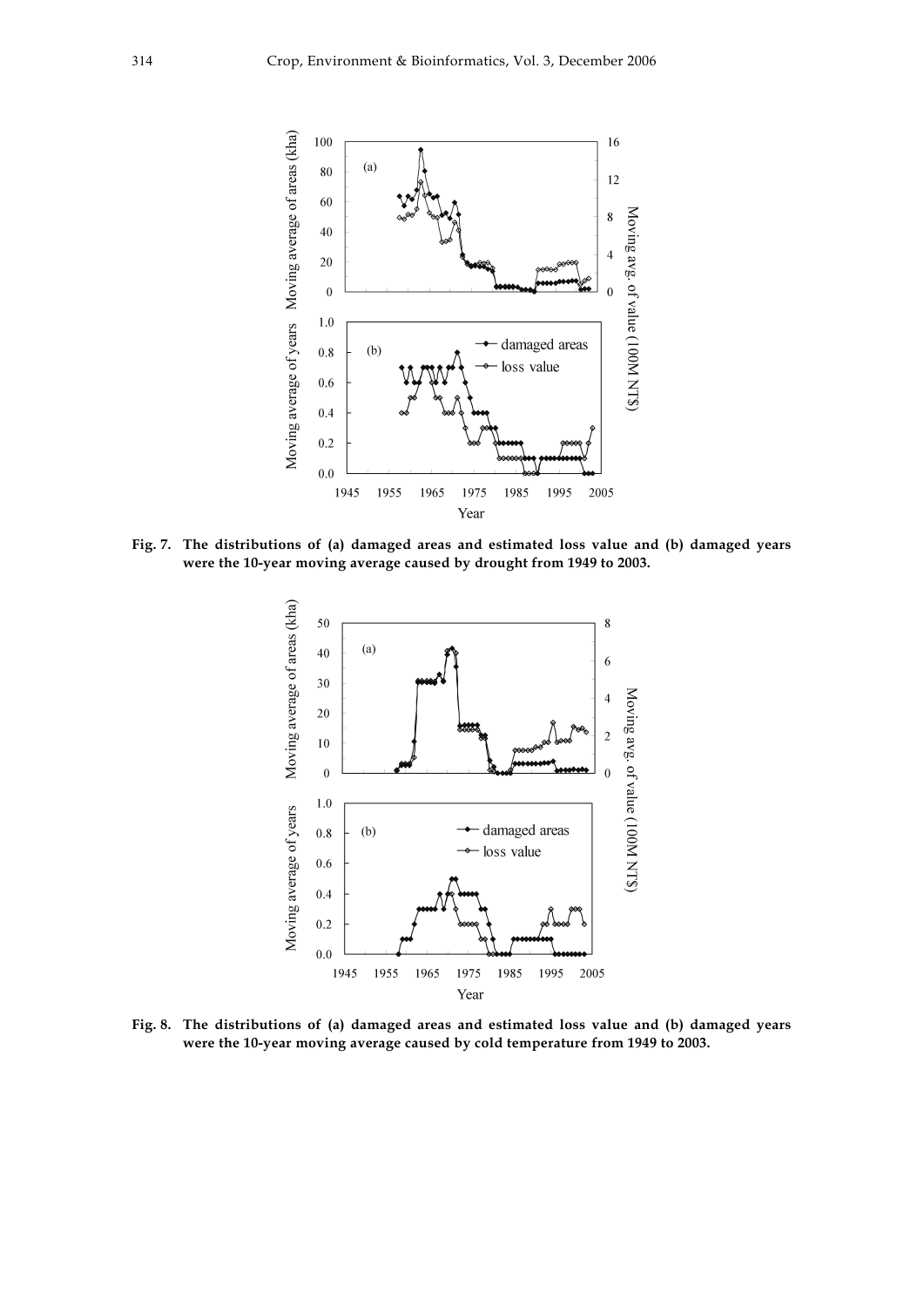## 異常氣象狀況與農業氣象災損之關聯

Table 1 列出異常氣象狀況與嚴重農業 氣象災損間的相關分析。由於颱風的破壞力 強,因此農作物是否發生嚴重的颱風災損, 與侵臺颱風總數或強烈颱風數目是否異常增 多間的關係較不密切,反而與是否導致異常 強烈之日降雨強度有較高的相關性。嚴重雨 害災損與大雨日數異常增多的關係較密切, 除可能因地面排水宣洩不及造成傷害外,雨 日增多導致土壤長期處於水分飽和狀態,作 物因根系缺氧受害也是一個重要致災因素 (Chen *et al.* 2004)。旱害與水分供應不足有 關,因此與年降水量與大雨日數間呈現負相 關,尤其在石門與曾文水庫建設完成前,其 負相關性更強;高溫除會直接對作物產生傷 害外,也會導致蒸發散量的增加而引發旱 害,因此每日絕對最高溫和≥30℃日數異常增 高或增多時,作物旱害受損規模也隨之增 加。作物寒害與低溫強度與持續時間有關,

因此每日絕對最低溫狀況和≤10℃日數異常 偏低或增多時,作物寒害受損規模也隨之增 加。

全面性異常氣象狀況發生時,作物罹害 面積與損失金額理應隨之增加,惟受栽培作 物種類、生長階段、地形及地理位置不同, 各地農作物是否罹害、以及罹害的程度並不 相同,除具有顯著的地域性及季節性差異 外,也與是否採行人為避險措施,以及避險 措施效能差異等多項因素有關。臺灣地區農 作發生寒霜害的機率不高,基於經濟效益之 考量,農民雖然認知有此項危險,但通常不 會採取積極的防護措施,因此農作物遭受嚴 重寒害與發生全面性低溫偏低的異常狀況的 相關性很高。反之,雨害常藉由改善地面排 水設施,旱害則藉由興建儲水設施、抽取地 下水灌溉、以及實施休耕等措施而獲得舒 緩,因此作物損失與異常狀況間的相關性較 差。

Table 1. The correlation coefficients between abnormal meteorological conditions and agrometeorological disasters.

| Item                        | Estimated loss value |                    |                       |                      | Actual damaged areas |                    |                      |                      |
|-----------------------------|----------------------|--------------------|-----------------------|----------------------|----------------------|--------------------|----------------------|----------------------|
|                             | Typhoon              | Rainfall<br>damage | Drought<br>damage     | Cold<br>damage       | Typhoon              | Rainfall<br>damage | Drought<br>damage    | Cold<br>damage       |
| Total of<br>typhoon         | $-a$                 |                    |                       |                      |                      |                    |                      |                      |
| Daily rainfall<br>intensity | 0.24                 |                    |                       |                      |                      |                    |                      |                      |
| Annual<br>precipitation     |                      |                    | $-0.28$<br>$(-0.30)b$ |                      |                      | 0.22               | $-0.20$<br>$(-0.32)$ |                      |
| Rainy days                  |                      | 0.27               | $-0.21$<br>$(-0.25)$  |                      |                      | 0.46               | $-0.25$<br>$(-0.43)$ |                      |
| Days $\geq 30^{\circ}$ C    |                      |                    |                       |                      |                      |                    | $-(0.21)$            |                      |
| The highest<br>temperature  |                      |                    | 0.30<br>(0.25)        |                      |                      |                    |                      |                      |
| Days $\leq 10^{\circ}$ C    |                      |                    |                       | 0.24<br>(0.34)       |                      |                    |                      | 0.53<br>(0.49)       |
| The lowest<br>temperature   |                      |                    |                       | $-0.43$<br>$(-0.57)$ |                      |                    |                      | $-0.61$<br>$(-0.58)$ |

a: The absolute value of correlation coefficient was smaller than 0.20.

b: The values in parentheses were the correlation coefficients from 1949 to 1972.